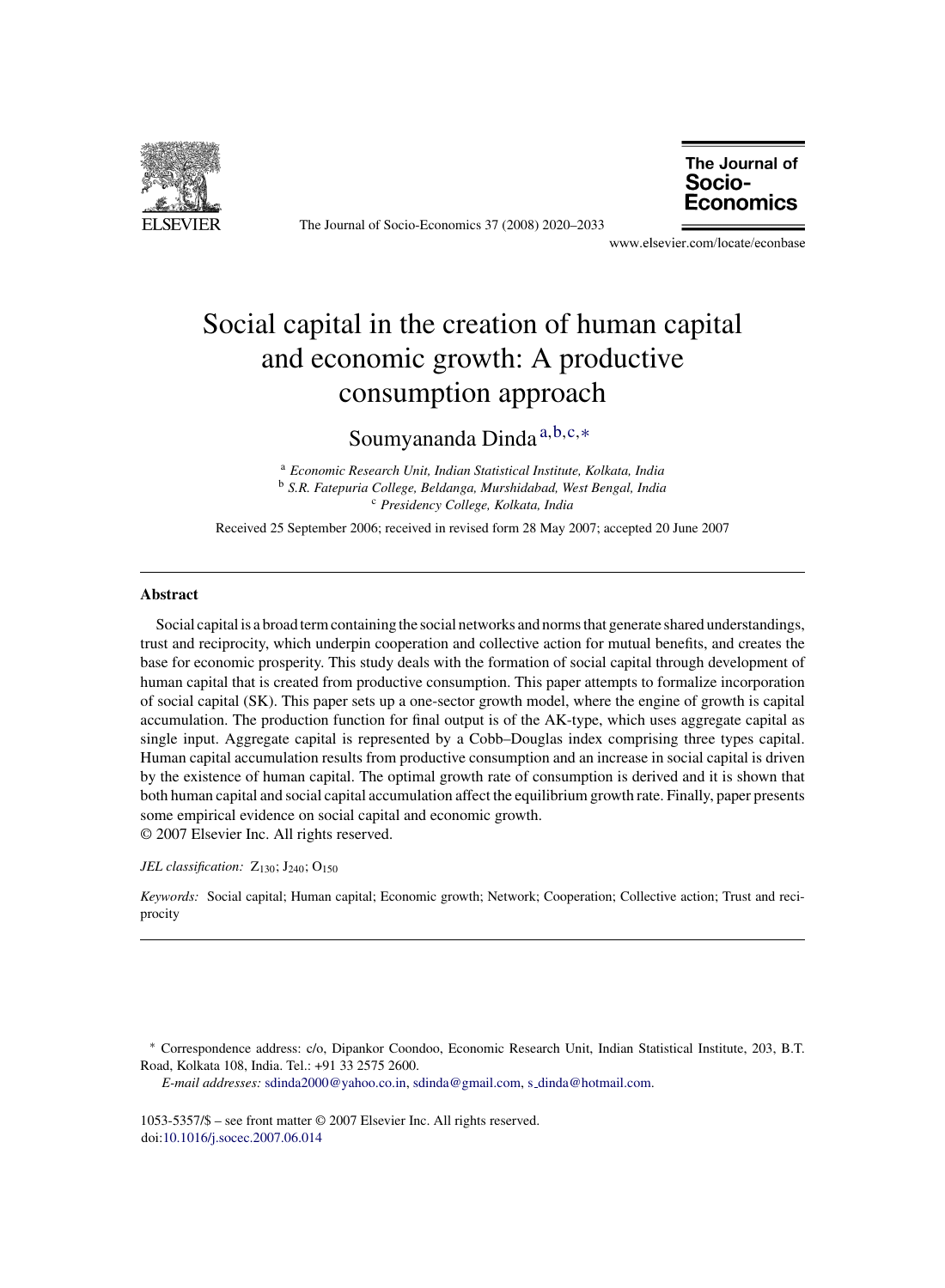#### **1. Introduction**

The study of determining factors of economic growth in the literature mainly focuses on economic factors like relative stock of physical and/or human capital, trade, and available technology, etc. Earlier studies omit a relevant dimension: social factors such as culture, social norms and regulations, which may act as pivotal role for promotion of economic growth and development. This paper addresses one of the issues that still remain open in the literature: the channels and mechanisms through which social factors affect macroeconomic performance. Recently, economists become more and more interested in the role of social culture/behaviour as an explanation for why some regions/countries are rich and others remain poor ([Putnam et](#page--1-0) [al., 1993\).](#page--1-0) Several studies have investigated the impact of social culture, which includes social structure based on trustworthiness, norms, regulation, cooperation and networks. All these lead to develop a new concept—social capital ([Bourdieu, 1980, 1986; Coleman, 1988, 1990; Putnam,](#page--1-0) [2000; Putnam et al., 1993; Fukuyama, 1995\).](#page--1-0)

The concept of social capital has a long history in the social sciences. [Bourdieu \(1980, 1986\),](#page--1-0) [Coleman \(1988, 1990\)](#page--1-0) and [Putnam \(1993, 1995, 2000\)](#page--1-0) are credited for introducing the concept of social capital<sup>1</sup> and popularized it. [Coleman \(1990\)](#page--1-0) defines social capital: '...social organization constitutes social capital, facilitating the achievement of goals that could not be achieved in its absence or could be achieved only at a higher cost.' [Putnam et al. \(1993\)](#page--1-0) provide similar characterization, '...social capital...refers to features of social organization, such as trust, norms, and networks that can improve the efficiency of society.' According to them, social capital is a type of positive group externality that arises from social organization. [Fukuyama \(1995\)](#page--1-0) argues that only certain shared norms and values should be regarded as social capital. '...Social capital can be defined simply as the existence of a certain set of informal rules or norms shared among members of a group that permits cooperation among them. ...The norms that produce social capital...must substantively include...meeting of obligations, and reciprocity.' [Putnam \(2000\)](#page--1-0) introduces the idea of social capital in terms of relations or interdependence between individuals: '...social capital refers to connections among individuals—social networks and the norms of reciprocity and trustworthiness that arise from them.' 'Social capital may be defined operationally as resources embedded in social networks and accessed and used by actors for actions' [\(Lin, 2001\).](#page--1-0) So, the concept of social capital has two important components: (i) it represents resources embedded in social relations rather than individuals and (ii) access and use of such resources reside with actors. Thus, social capital creates a common platform in which individuals can use membership and networks to secure benefits.<sup>2</sup> Social capital is the shared knowledge, understanding, norms, rules and expectations about patterns of interactions that groups of individuals bring to a recurrent activity [\(Ostrom, 2000\).](#page--1-0) Thus, social capital can be considered as the stock of active connections among individuals—the trust, mutual understanding, and shared values and behaviours that bind the members of human networks and make possible cooperative action [\(Cohen and Prusak, 2001\).](#page--1-0) Social capital is usually understood as referring to the values and norms prevailing within the community, to the networks that are based on those values and norms, and to the social trust that evolves through those common values and networks. Actually, social capital is a broad term containing the social norms and networks that generate shared understandings, trust and reciprocity, which

<sup>&</sup>lt;sup>1</sup> See also [Lin \(2001\);](#page--1-0) [Ostrom \(2000\);](#page--1-0) [Cohen and Prusak \(2001\);](#page--1-0) [Rose \(2000\);](#page--1-0) [Bertrand et al. \(2000\);](#page--1-0) [Beugelsdijk and](#page--1-0) [Smulders \(2004\);](#page--1-0) [Glaeser et al. \(2000\);](#page--1-0) [Knack and Keefer \(1997\);](#page--1-0) [Tau \(2003\), e](#page--1-0)tc.

<sup>&</sup>lt;sup>2</sup> Individuals are engaged in repeated interactions with others and everyday business, thereby, social transactions are less costly.